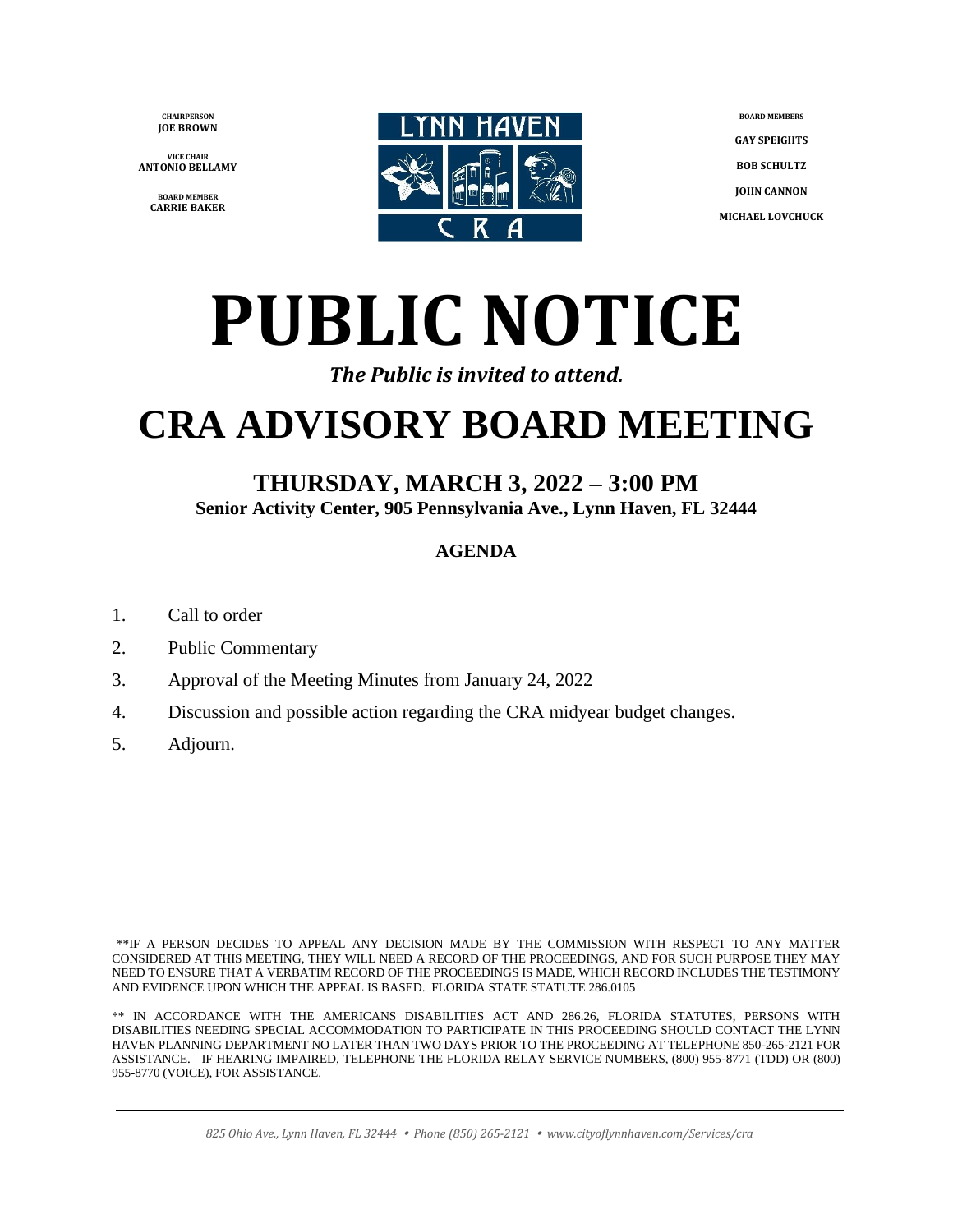

## CRA ADVISORYBOARD MEETING MINUTES

**Meeting Date:** January 24, 2022, 3:00 PM **Location:** Lynn Haven Garden Club

307 Ohio Ave., Lynn Haven, FL 32444

**TOPIC No.1. Meeting Called to Order by:** Joe Brown at 3:14 PM **Present Board Members:** Joe Brown, Gay Speights, Carrie Baker (via phone), John Cannon, Michael Lovchuck **Absent Board Members:** Antonio Bellamy, Bob Schultz (excused) **Staff:** Bernd "Ben" Janke, CRA Director **Public Audience**: Amanda Richard, Monica Halverson, Jodi Moore

**TOPIC No.2: Public Commentary:** Michael Lovchuck asked a question about Lynn Haven and Bay County residents.

**TOPIC No.3: Approval of Meeting Minutes from September 1, 2021:** John Cannon entertained a motion to approve the meeting minutes as presented. Gay Speights second the motion. Approved unanimously.

**TOPIC No.4: Update on CRA projects:** Ben Janke provided a status update on each CRA project (project list attached). Jodi Moore asked who to contact re/ the assistance program. Mr. Janke responded to contact him re/ the assistance program. She also asked who the engineer is for the drainage project on Alabama Ave.? Mr. Janke responded that Dewberry is the engineering firm working on this project.

**TOPIC No.5: Historic Walk project:** Joe Brown provided an overview over the project. The group discussed the idea of potentially moving the historic walk markers to the Rails to trails area. Ms. Carrie Baker made a motion to install a walking history of Lynn Haven on the Rails To Trails corridor instead of the Florida Ave. corridor. John Cannon second the motion. The group discussed the motion. Jodi Moore loves this idea. She asked about funding source. Approved unanimously.

**TOPIC No.6: Hwy 77 and Hwy 390 design requirements:** Amanda Richard (City Planning Director) provided a synopsis of this project. The group discussed various options how to implement design improvements. Monica Halverson, Jodi Moore, and Amanda Richard commented.

Also, Jodi Moore commented on residential home design standards. Monica Halverson commented on the importance of sidewalk projects.

**TOPIC No.7: Adjourn:** Meeting was adjourned at 4:25 PM.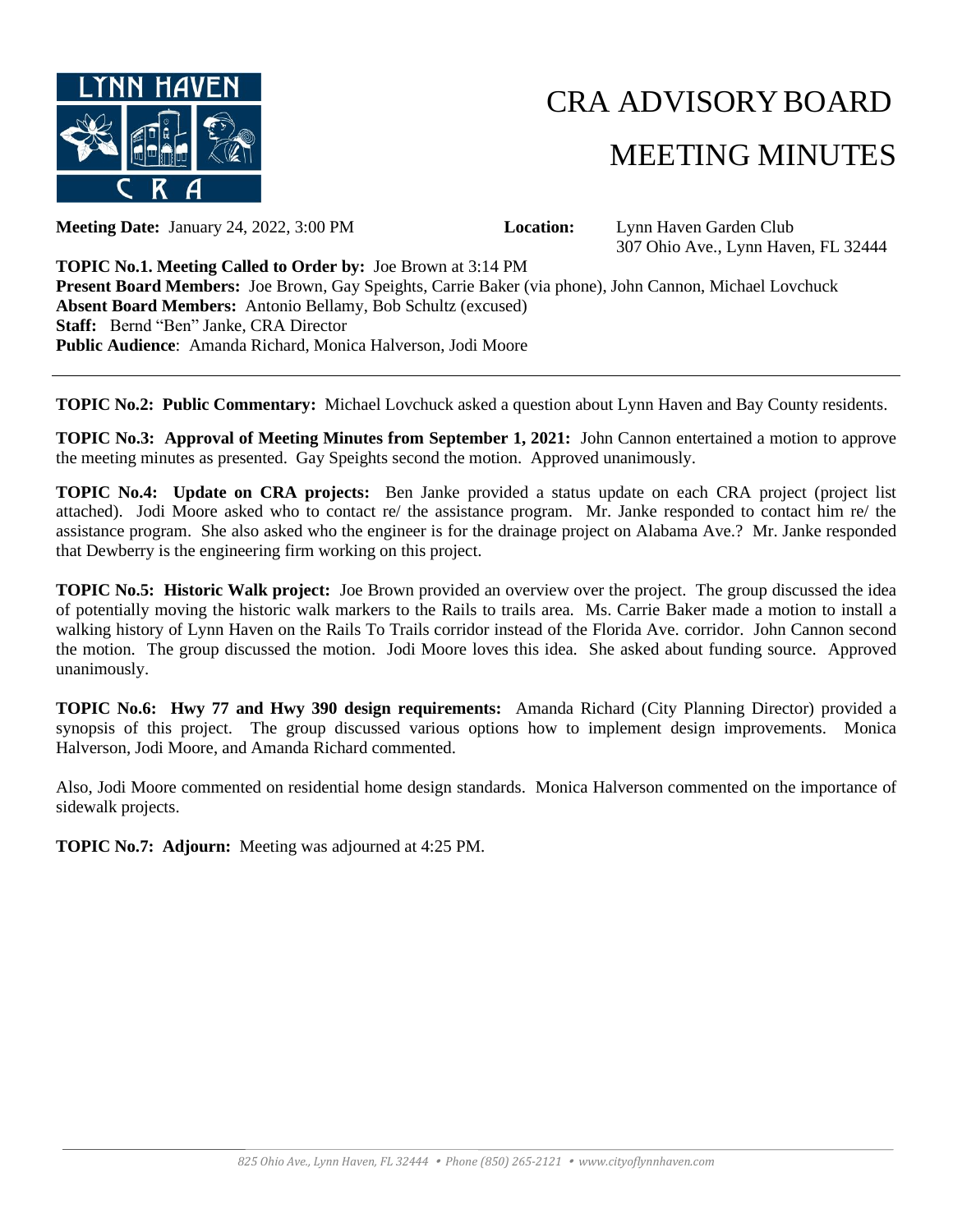|                   | IS FY 2021/2022 - ORIGINAL BUDGET<br><b>CRAPROJECT</b>                                                                          |                    |                              |                                  |                                         |
|-------------------|---------------------------------------------------------------------------------------------------------------------------------|--------------------|------------------------------|----------------------------------|-----------------------------------------|
| <b>CRA VISION</b> | To promote a family-oriented, walkable community with a vibrant small-business friendly downtown area that preserves our local, |                    | small-town heritage.         |                                  |                                         |
|                   |                                                                                                                                 |                    |                              |                                  | 1/24/2022                               |
| SECTION           | PROJECT                                                                                                                         | NVId<br><b>CRA</b> | <b>ACCOUNT #</b><br>701-559- | BUDGET                           | Comments                                |
| Town Center       | Storefront Assistance Program                                                                                                   | $\overline{4}$     | 582050-21012                 | 50,000<br>$\boldsymbol{\varphi}$ | I application approved                  |
| Town Center       | install historic markers on Florida Ave.                                                                                        |                    |                              | 10,000<br>$\boldsymbol{\varphi}$ |                                         |
| Town Center       | Ave.<br>Improvements to Florida Ave. and Ohio                                                                                   | 48                 |                              |                                  | CDBG HRP grant; \$4.5M; design phase    |
| Town Center       |                                                                                                                                 |                    |                              |                                  |                                         |
| Housing           | Residential Incentive Program                                                                                                   | $\overline{6}$     | 582050-21013                 | 65,000<br>$\Theta$               | received 3 applications                 |
| Housing           | Residential Paint Program                                                                                                       | $\frac{4}{9}$      | 582050-21014                 | 5,000<br>$\Theta$                | 3 residents expressed interest          |
| Housing           | Drainage Improvements along 1600 Alabama Ave.                                                                                   | $\overline{6}$     | 563000-21006                 | 70,000<br>$\Theta$               | Engineer is designing improvements      |
| Housing           | 10th St.<br>Improving Public Infrastructure along                                                                               | $\mathcal{S}$      |                              |                                  | CDBG DR grant; \$5.25M                  |
| Recreation        | Pocket Park 17th St. / RailsToTrails                                                                                            | $50\,$             |                              | 50,000<br>$\boldsymbol{\varphi}$ | cleared the property; design phase      |
| Recreation        | Implementation of Rails To Trails project                                                                                       | 43                 |                              |                                  | $CC$ to sign agreement w/ $FDOT$ in Jan |
| Transportation    | Penn Ave.)<br>sidewalk on East 5th St. (Ohio Ave. to 1                                                                          | 48                 | 563000-21010                 | 40,000<br>$\boldsymbol{\varphi}$ | design 90% complete                     |
| Transportation    | SRTS sidewalk project around LHES                                                                                               | 51                 |                              |                                  | FDOT grant funding; \$500K              |
| Transportation    |                                                                                                                                 |                    |                              |                                  |                                         |
| TOTAL             |                                                                                                                                 |                    | $\blacksquare$<br>↮          | 290,000<br>$\bullet$             |                                         |